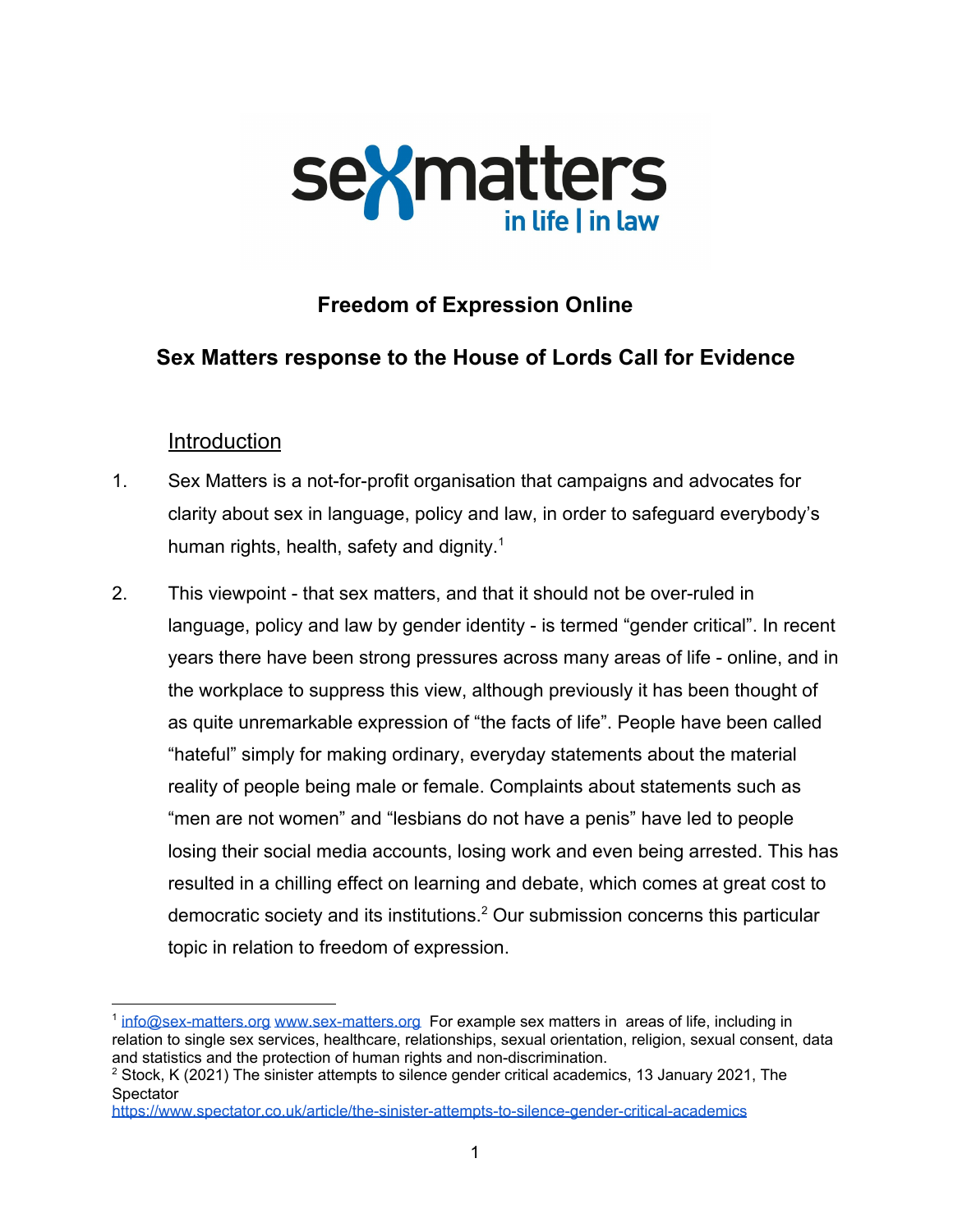# **Question: Is freedom of expression under threat online? If so, how does this impact individuals differently, and why?**

3. Freedom of expression online depends firstly on **access to platforms** (regulated by social media companies), secondly on not facing **disproportionate consequences** from disagreement such as loss of employment, and thirdly on freedom from the threat of **criminal prosecution.** On each of these three levels the freedom to speak freely about the sexes, and about the distinction between sex and gender identity, is under threat, with women in particular being targeted.

#### **Talking about the two sexes can lead to loss of social media accounts**

4. Rules and terms of service on hateful conduct such as Twitter's rules on hateful conduct:

> "You may not promote violence against, threaten, or harass other people on the basis of race, ethnicity, national origin, caste, sexual orientation, gender, gender identity, religious affiliation, age, disability, or serious disease."

are routinely used by activists to report women talking about about the material reality of sex in order to silence them.

5. The list of grounds on which harassment etc will not be tolerated does not entirely mirror the Equality Act 2010, even though the Equality Act undoubtedly applies to Twitter as a service provider in relation to UK users. Notably the list does not include the protected characteristic of "sex" ("gender" is not necessarily the same thing, especially as interpreted by Twitter) and it does not include the protected characteristic of belief. Women, and feminists in particular, are routinely harassed for their beliefs both on Twitter and *by* Twitter, in that Twitter applies its rules to suspend and even permanently ban them for expressing their beliefs.

2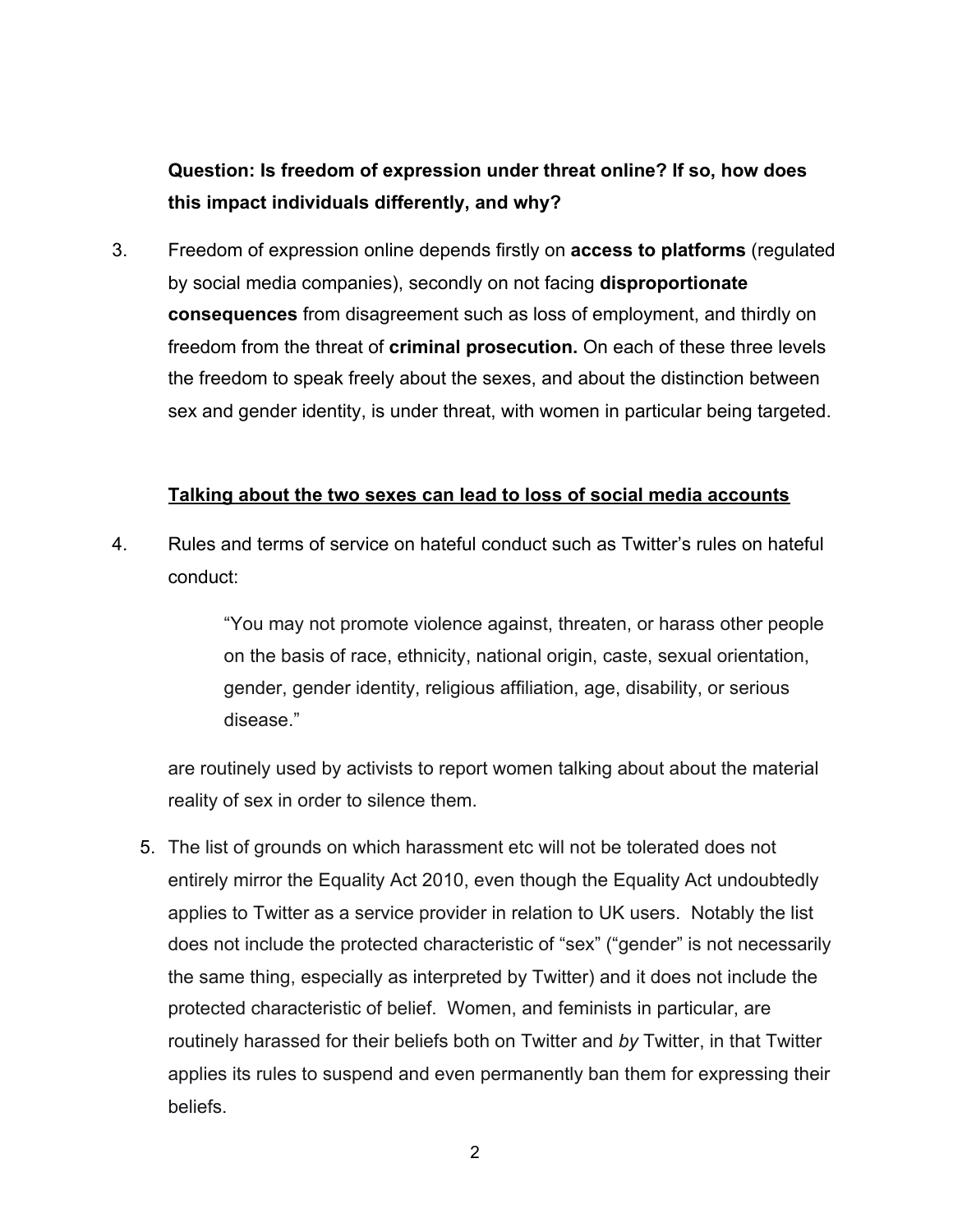- 6. Examples of statements that have seen gender critical people (mainly women) removed temporarily or permanently from twitter for example include:
	- [@MeghanEMurphy](https://twitter.com/MeghanEMurphy) "Men aren't women tho", ""how are transwomen not men? What is the difference between a transwoman and a man?"<sup>3</sup>
	- @Ellierestless "you are one unpleasant bloke"
	- @helensaxby "in the last decade in the UK a male transgender person was more likely to murder someone than be murdered<sup>"4</sup>
	- @ beajaspert "We need to talk about male violence. Males kill trans women. Males kill women. Males kill men. Most killers are male - vastly, disproportionately. Very, very few killers are female. Lets take action together to #stopmale violence.<sup>5</sup>
	- @angels ackiz "All rapists are men. In UK law, rape is a crime only committed by a person with a penis. Twitter ban  $6$
	- @havkom "Men are not women. Women don't have penises. Lesbians are female homosexuals."<sup>7</sup>
	- $\circ$  @renee jg "Believe what you want dude".<sup>8</sup>
- 7. Other sites such as Facebook, Medium, Wordpress and Reddit have also removed gender critical users, blogs and forums after targeted reporting by trans rights activists.
- 8. For example GenderTrender was an investigative reporting outlet which highlighted women's rights and children's rights issues in relation to gender identity laws. After GenderTrender broke the full story of Jonathan/ Jessica Yaniv a Canadian "male to female" trans activist who launched "human rights" complaints against 16 different women's salon workers who were unwilling to touch and wax male genitalia, WordPress.com summarily deleted the website citing "malicious publication of private details of a person's gender identity". It says that any reference to the legal or former name of any individual who

<sup>3</sup> <https://twitter.com/transwomyn/status/1064144550279749632/photo/1>

<sup>4</sup> <https://twitter.com/helensaxby11/status/1063553671575887872>

<sup>5</sup> <https://twitter.com/hogotheforsaken/status/1063915224846295040>

<sup>&</sup>lt;sup>6</sup> <https://twitter.com/fairplaywomen/status/1064108471526875137>

<sup>7</sup> <https://twitter.com/havkom/status/1063268761837424640>

<sup>8</sup> <https://twitter.com/aniobrien/status/1071006421838254080>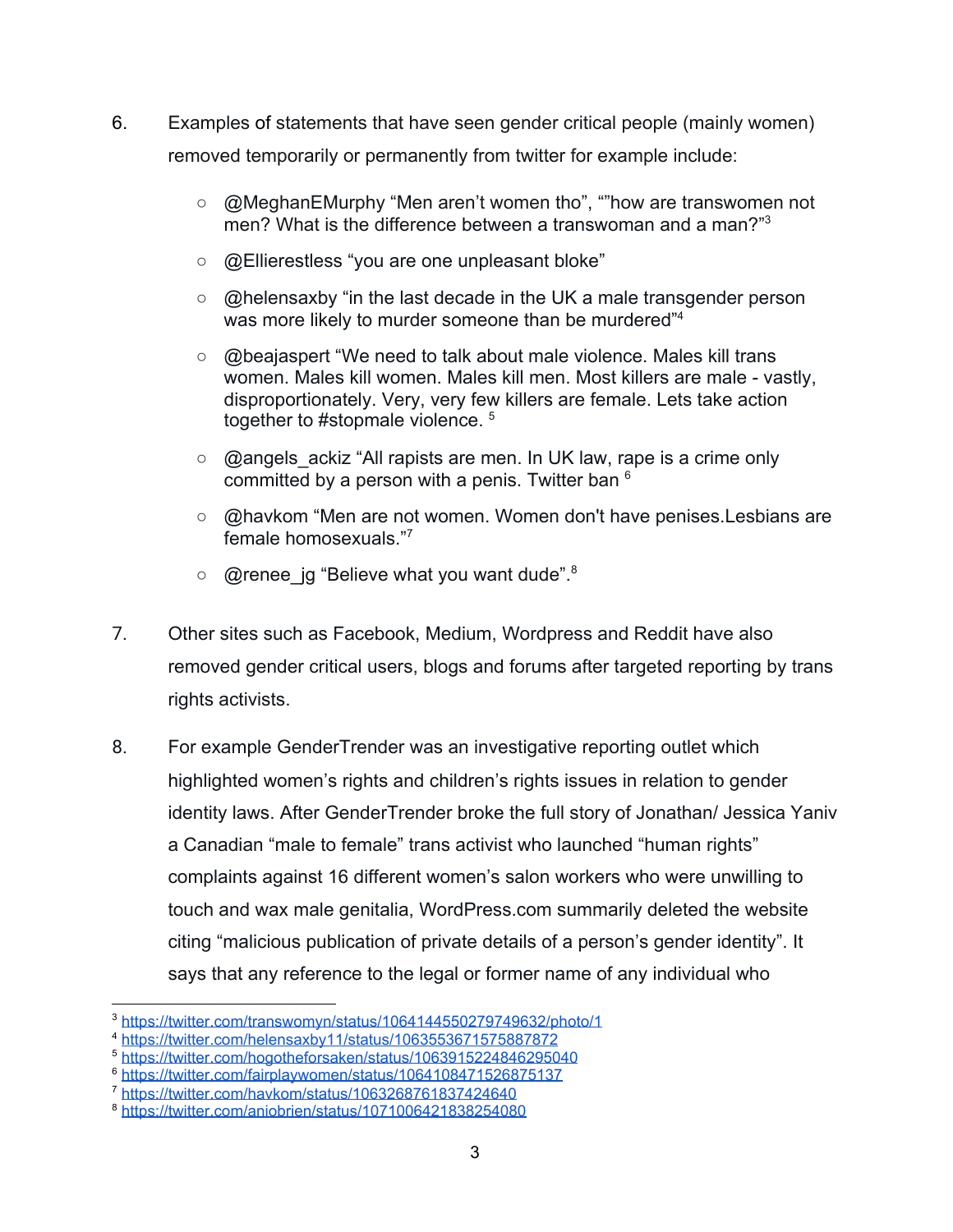declares a transgender identity can be reason for losing a site. The terms of service allow for the sudden removal of a blog (and any other unrelated blogs by the same author) from the platform, without prior notification or opportunity for appeal.<sup>9</sup>

9. The case of Jonathan/Jessica Yaniv (JY) demonstrates how the complaints processes of social media companies can be weaponised by motivated individuals. Journalists investigating JY collected stories of Twitter users suspended temporarily, or banned outright, because of interactions with JY . Their initial request for stories yielded 40 accounts. They note that JY has boasted about getting "[hundreds](https://medium.com/@rogerdubar/a-letter-to-twitter-about-bans-ede8de958034)" of feminists banned from Twitter. <sup>10</sup>

# **Talking about the material reality of sex online can lead to people being targeted at work**

- 10. We have also seen hundreds of examples of women facing economic, social and institutional pressures to recant views on sex and gender, often after expressing these views on social media. They are termed "transphobic", with transphobia defined broadly to include "misgendering", claiming there is any conflict or debate between trans people's human rights and those of any other group, using the term "man" and "woman" for biological sex, or expressing concern about the medicalisation of gender non-conforming children. 11
- 11. To give just a few examples:
	- **Dr Eva Poen** of the University of Exeter was accused of "abhorrent bigotry" after she posted on social media that only women can have periods. In response to a post on Twitter calling for a fitness app to

<sup>9</sup> Gallus Mag (2018) WordPress censors GenderTrender; Gallus Mag responds, December 6 2018. <https://4thwavenow.com/2018/11/17/wordpress-dumps-gendertrender-gallus-mag-responds/>  $10$  [Shepherd,](https://quillette.com/author/lindsay-shepherd-and-jonathan-kay/) L and Kay, J (2019)

Yaniv's Other Racket: How a Single Gender Troll Managed to Get 'Hundreds' of Women Thrown Off Twitter, [August](https://quillette.com/2019/08/31/yanivs-other-racket-how-a-single-gender-troll-managed-to-get-hundreds-of-women-thrown-off-twitter/) 31, 2019, Quillette.

[https://quillette.com/2019/08/31/yanivs-other-racket-how-a-single-gender-troll-managed-to-get-hundreds](https://quillette.com/2019/08/31/yanivs-other-racket-how-a-single-gender-troll-managed-to-get-hundreds-of-women-thrown-off-twitter/)[of-women-thrown-off-twitt](https://quillette.com/2019/08/31/yanivs-other-racket-how-a-single-gender-troll-managed-to-get-hundreds-of-women-thrown-off-twitter/)

<sup>11</sup> <https://www.transactual.org.uk/transphobia>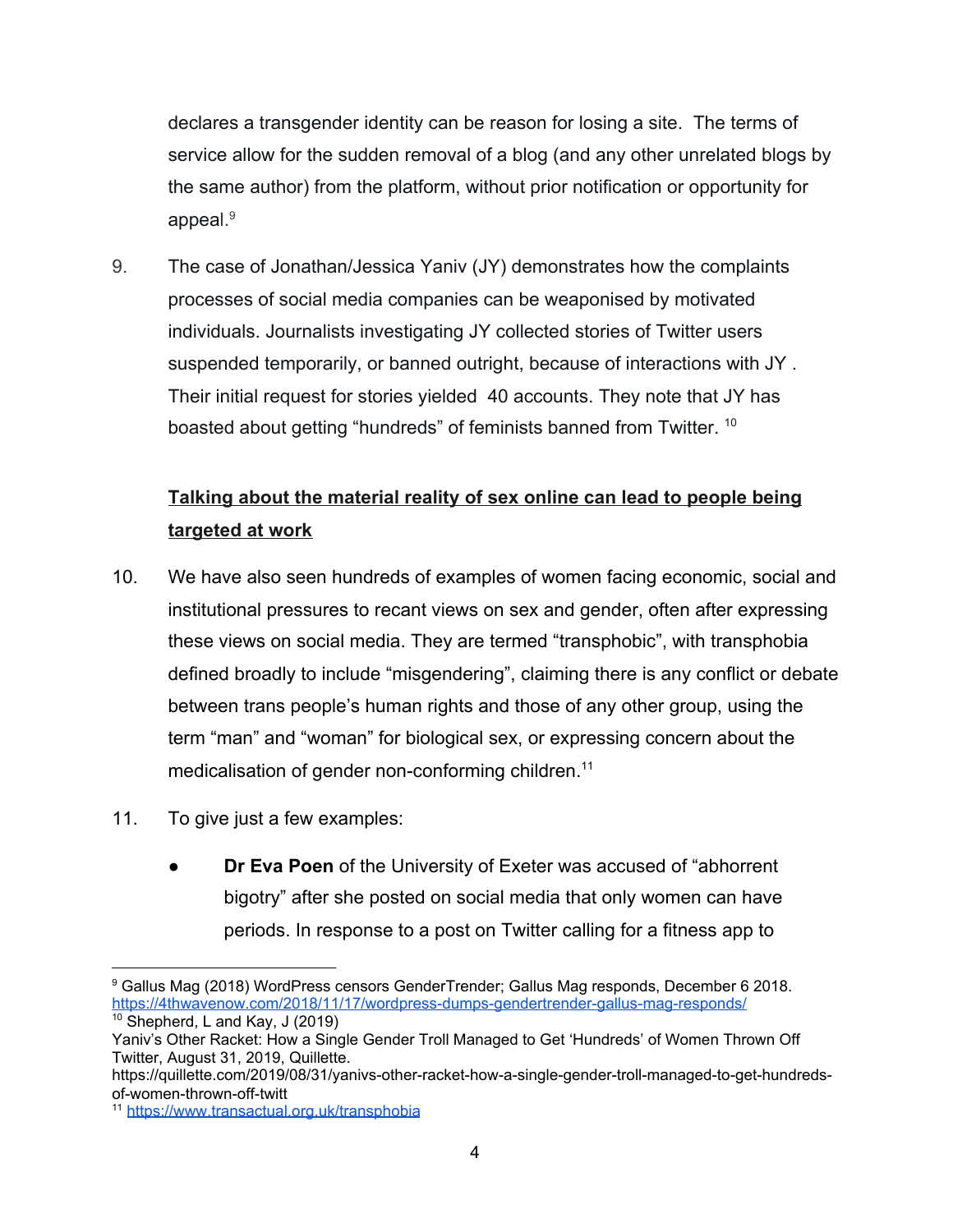change its wording from "female health" to "menstrual health", she said: "Only female people menstruate. Only female people go through menopause. 'Female health' is exactly what this is about." A student complained to the university, claiming that her comments were making transgender people "live in fear" and demanding that she "stop spreading vitriol".<sup>12</sup>

- **Selina Todd**, a professor of modern history at Oxford, has been accused by students of being "transphobic" on the basis of her tweets and speeches. The students claimed that: "The power dynamics of providing a platform to Selina Todd in the name of 'academic free speech' means putting trans and non-binary members of our community into the position of having to defend their right to exist. Her views refuse to acknowledge that trans women ARE women, that trans women's rights ARE women's rights."<sup>13</sup>
- **Allison Bailey**, a criminal defence barrister; feminist; lesbian; lifelong campaigner for racial equality, lesbian, gay and bisexual rights; and survivor of child sexual abuse, opened a crowdfunder to finance the legal costs in a discrimination case that she is pursuing against her chambers and Stonewall. After receiving complaints, the platform she was using to raise funds to support her case, CrowdJustice, closed her crowdfunder, saying that her background information breached its policy against "discriminatory or hateful content", with "gratuitously violent language and accusations regarding trans people". In fact, it consisted of careful, factual statements citing government statistics and an account of her own experience of sexual abuse as a child.<sup>14</sup>
- 12

[https://www.dailymail.co.uk/news/article-8083431/Exeter-University-economics-lecturer-branded-transpho](https://www.dailymail.co.uk/news/article-8083431/Exeter-University-economics-lecturer-branded-transphobic-LGBT-feminist-students.html) [bic-LGBT-feminist-students.html](https://www.dailymail.co.uk/news/article-8083431/Exeter-University-economics-lecturer-branded-transphobic-LGBT-feminist-students.html) 13

[https://www.inquiremedia.co.uk/single-post/2020/03/10/University-under-fire-for-planned-talk-by-anti-trans](https://www.inquiremedia.co.uk/single-post/2020/03/10/University-under-fire-for-planned-talk-by-anti-transgender-feminist) [gender-feminist](https://www.inquiremedia.co.uk/single-post/2020/03/10/University-under-fire-for-planned-talk-by-anti-transgender-feminist)

<sup>&</sup>lt;sup>14</sup> https://www.legalfutures.co.uk/latest-news/censored-or-offensive-crowdiustice-trans-row-rumbles-on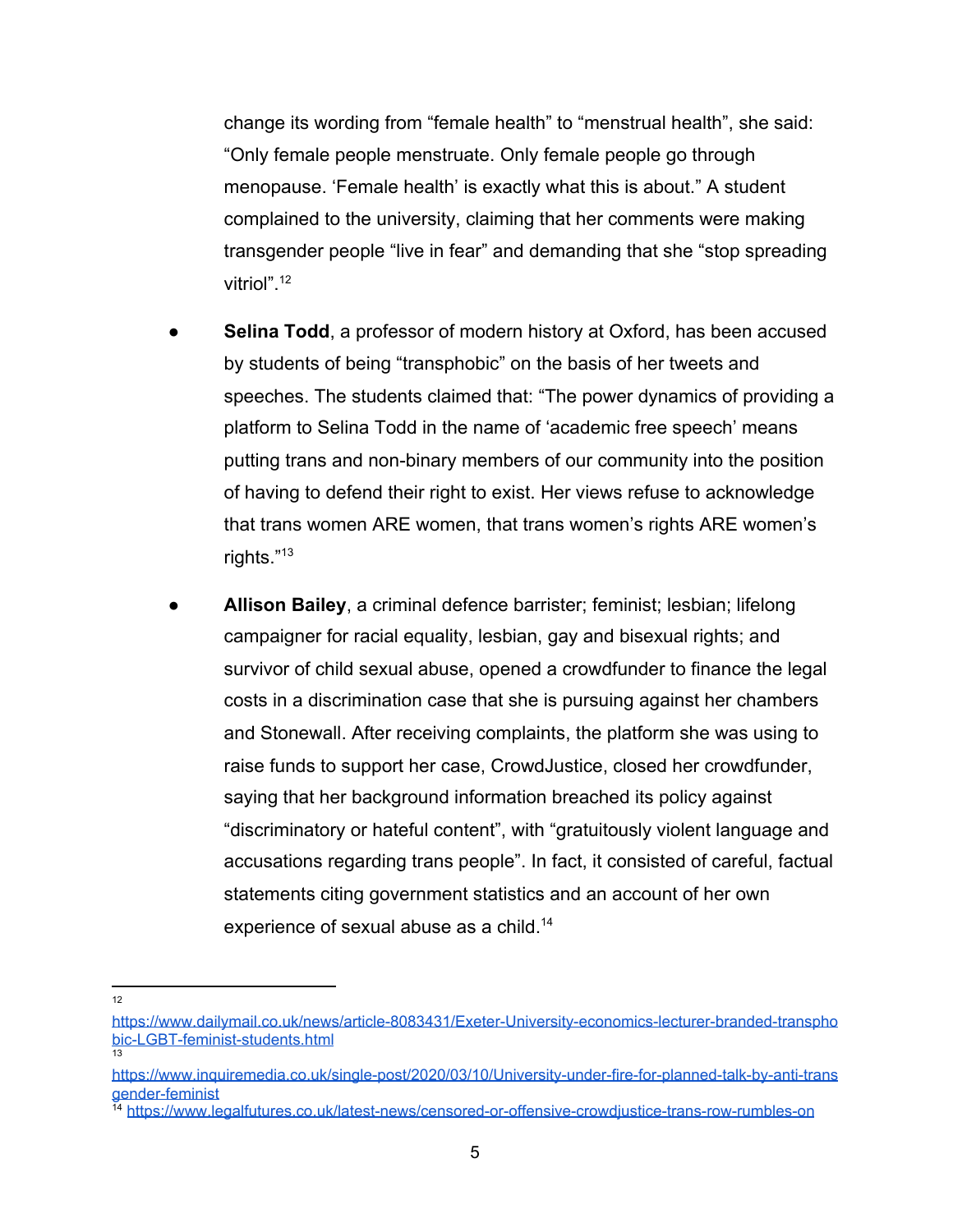- **Maya Forstater**, a researcher, lost her job at the Centre for Global Development after colleagues expressed concern about her writing and tweeting about gender identity and sex. She is pursuing a belief discrimination case in the employment tribunal. An appeal on the question of whether her belief is a protected belief is due to be heard in the Employment Appeal Tribunal in April.<sup>15</sup>
- 12. Those cases are the tip of an iceberg.
- 13. Professor Michael Biggs maintains a list of academics targeted for their views on sex and gender whose stories have made it into the public domain.<sup>16</sup>
- 14. Professor Kathleen Stock has collected additional testimonies from academics and others working in universities.<sup>17</sup> They include managers demanding that staff defend their Twitter histories; institutions failing to protect staff from student and public harassment; staff facing complaints for signing letters to newspapers about academic freedom; a lost editorship of an academic journal and a lost membership of an editorial board; research rejected from publications on vague suspicions of transphobia; no-platforming; and researchers being warned by managers not to pursue gender-critical research in the first place.
- 15. The Feminist blogger Wild Woman Writing Club has collected testimonies from artists and writers hounded out of commissions and publications after expressing gender critical views online.<sup>18</sup>
- 16. Over 700 people shared their concerns about sex and gender in a survey of "Gender Dissidents" in 2020. These included parents, teachers, social workers, lawyers and healthcare workers. Many highlighted that they remain publicly

[https://uklabourlawblog.com/2020/02/19/the-forstater-employment-tribunal-judgment-a-critical-appraisal-in](https://uklabourlawblog.com/2020/02/19/the-forstater-employment-tribunal-judgment-a-critical-appraisal-in-light-of-miller-by-karon-monaghan/) [-light-of-miller-by-karon-monaghan/](https://uklabourlawblog.com/2020/02/19/the-forstater-employment-tribunal-judgment-a-critical-appraisal-in-light-of-miller-by-karon-monaghan/)

<sup>&</sup>lt;sup>15</sup> Karon Monaghan (2020) The Forstater Employment Tribunal judgment: a critical appraisal in light of Miller, UK Labour Law Blog

 $16$ Academics and others at British universities targeted for questioning transgender orthodoxy <http://users.ox.ac.uk/~sfos0060/GCtargets.shtml>

<sup>&</sup>lt;sup>17</sup> Are academics freely able to criticise the idea of 'gender identity' in UK Universities? [https://medium.com/@kathleenstock/are-academics-freely-able-to-criticise-the-idea-of-gender-identity-in](https://medium.com/@kathleenstock/are-academics-freely-able-to-criticise-the-idea-of-gender-identity-in-uk-universities-67b97c6e04be)[uk-universities-67b97c6e04be](https://medium.com/@kathleenstock/are-academics-freely-able-to-criticise-the-idea-of-gender-identity-in-uk-universities-67b97c6e04be)

<sup>&</sup>lt;sup>18</sup> [https://wildwomanwritingclub.wordpress.com/2020/06/10/what-it-costs-women\\_speak-out/](https://wildwomanwritingclub.wordpress.com/2020/06/10/what-it-costs-women_speak-out/)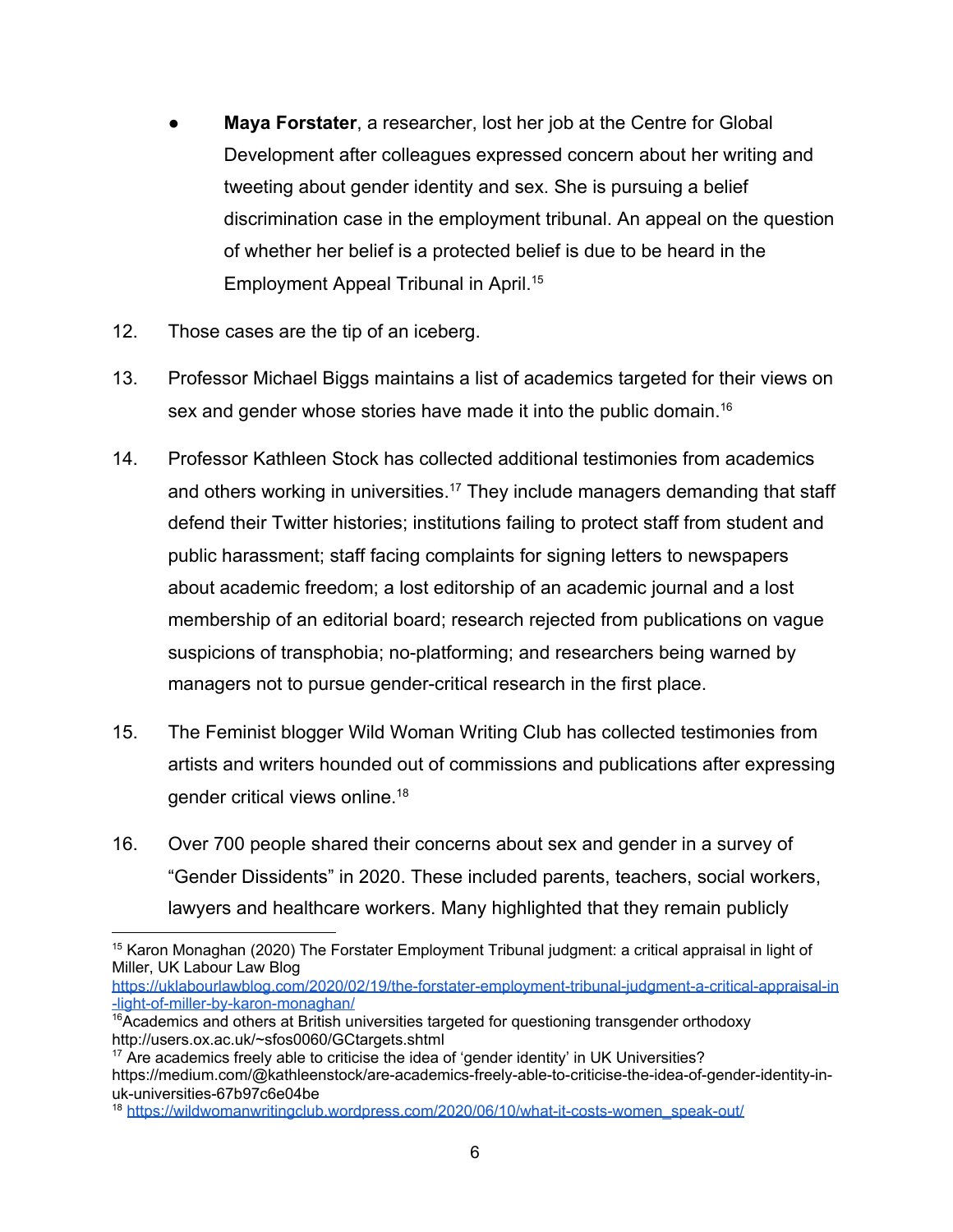anonymous online because of fear of consequences at work.<sup>19</sup> Nine out 10 of those who responded were women.

### **Saying something mildly offensive can lead to criminal investigation**

- 17. We have also seen several cases already of oppressive application of the law by the police and the CPS to shut down gender critical speech:
	- Harry Miller posted a number of tweets between November 2018 and January 2019 about transgender issues as part of the debate about reforming the Gender Recognition Act 2004. In one tweet Mr Miller wrote: "I was assigned mammal at birth, but my orientation is fish. Don't mis-species me." This tweet was among several reported to Humberside Police as "transphobic" by a Mrs B. Humberside Police told Mr Miller that although the tweets were not criminal, "they were upsetting many members of the transgender community who were upset enough to report them to the police". It later turned out that this was not true. There was only one report. "20
	- **Sarah Phillimore** is a barrister and a campaigner on sex and gender issues. She was contacted by an account on Twitter informing her that she had a "record for life" of "hate", as her tweets had been reported and recorded by the police under "Hate Crimes Operational Guidance". She requested information from the police and received 12 pages of tweets they had recorded as a transphobic and religiously aggravated "non-crime hate incident". Phillimore says: "The tweets I posted contained nothing that any reasonable person could describe as 'hatred' - for example one is discussing that my dog likes to eat cheese!"  $21$
	- **Miranda Yardley, a transsexual, was prosecuted for a transgender hate**

<sup>&</sup>lt;sup>19</sup> Gender Dissidents <https://gender-dissidents.net/tag/work/>

<sup>20</sup> <https://judicialcat.blogspot.com/2020/02/harry-miller-judicial-review-mrs-b.html>

<sup>&</sup>lt;sup>21</sup> https://www.crowdiustice.com/case/the-police-recorded-me-as-hate/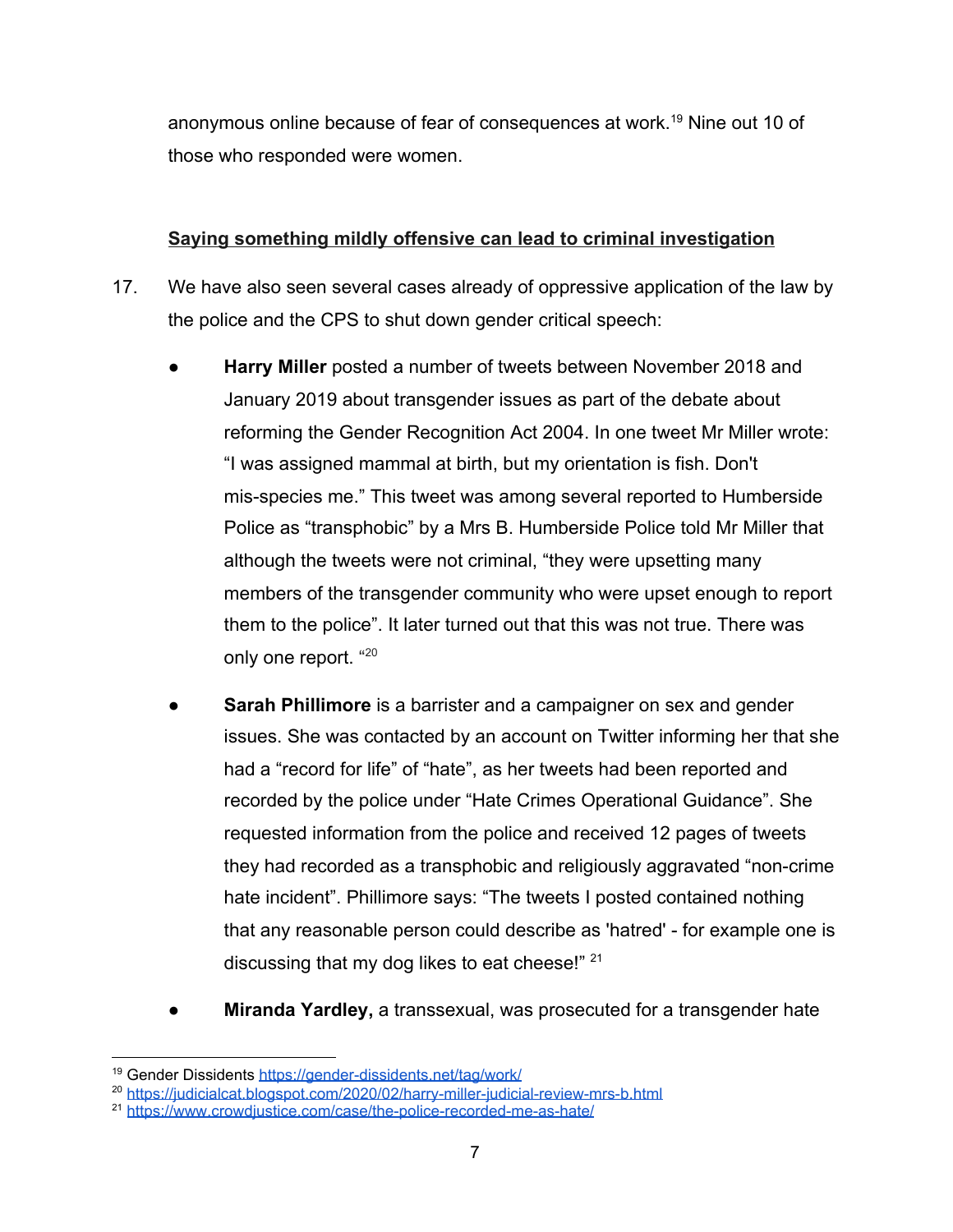crime after a complainant, who worked on behalf of the charity Mermaids, alleged harassment. Helen Islan frequently campaigns on transgender issues via social media on the basis that she is the mother of a transgender child. Yardley had posted a tweet linking Islan's full name to her Twitter handle and stating that the "self-interest of Helen Islan is in justifying to herself her decisions to trans her daughter". The information was contained in a screenshot of a Google search which had also brought up an image of Helen Islan and her children. The CPS unsuccessfully applied for reporting restrictions to prevent Islan's full name being published (on the basis that this was necessary to send a message to future victims of "transgender hate crime" that the courts would protect them by granting anonymity). The judge stated that there was no evidence of harassment, that issues of freedom of speech, as enshrined in Article 10 of the ECHR, were clearly engaged and that it was a case that the CPS should never have brought.<sup>22</sup>

- **Caroline Farrow** was reported to police after she referred in a tweet to the child of Mermaid's CEO Susie Green, who was taken to Thailand at the age of 16 to have sex reassignment surgery. Farrow wrote: "Susie Green is in breach of Samaritans policy about how suicide should be discussed and broached in the media. What she did to her own son is illegal. She mutilated him by having him castrated and rendered sterile while still a child".<sup>23</sup> Farrow said she was told by police that the complaint was about misgendering. Susie Green later withdrew the complaint and Mermaids issued a statement: "The tweets are a lot more serious than about misgendering. They were allegations of serious misconduct and vile and spiteful personal attacks."<sup>24</sup> Sex reassignment surgery on under-18s was
- $22$

[https://www.2harecourt.com/2019/03/04/gudrun-young-secures-no-case-to-answer-in-controversial-first-p](https://www.2harecourt.com/2019/03/04/gudrun-young-secures-no-case-to-answer-in-controversial-first-prosecution-for-transgender-hate-crime/) [rosecution-for-transgender-hate-crime/](https://www.2harecourt.com/2019/03/04/gudrun-young-secures-no-case-to-answer-in-controversial-first-prosecution-for-transgender-hate-crime/)

<sup>&</sup>lt;sup>23</sup> https://www.dailymail.co.uk/news/article-6846643/Devout-Catholic-mother-44-reported-police.html 24

[https://www.theguardian.com/society/2019/mar/20/catholic-journalist-investigated-by-police-after-misgend](https://www.theguardian.com/society/2019/mar/20/catholic-journalist-investigated-by-police-after-misgendering-trans-woman) [ering-trans-woman](https://www.theguardian.com/society/2019/mar/20/catholic-journalist-investigated-by-police-after-misgendering-trans-woman)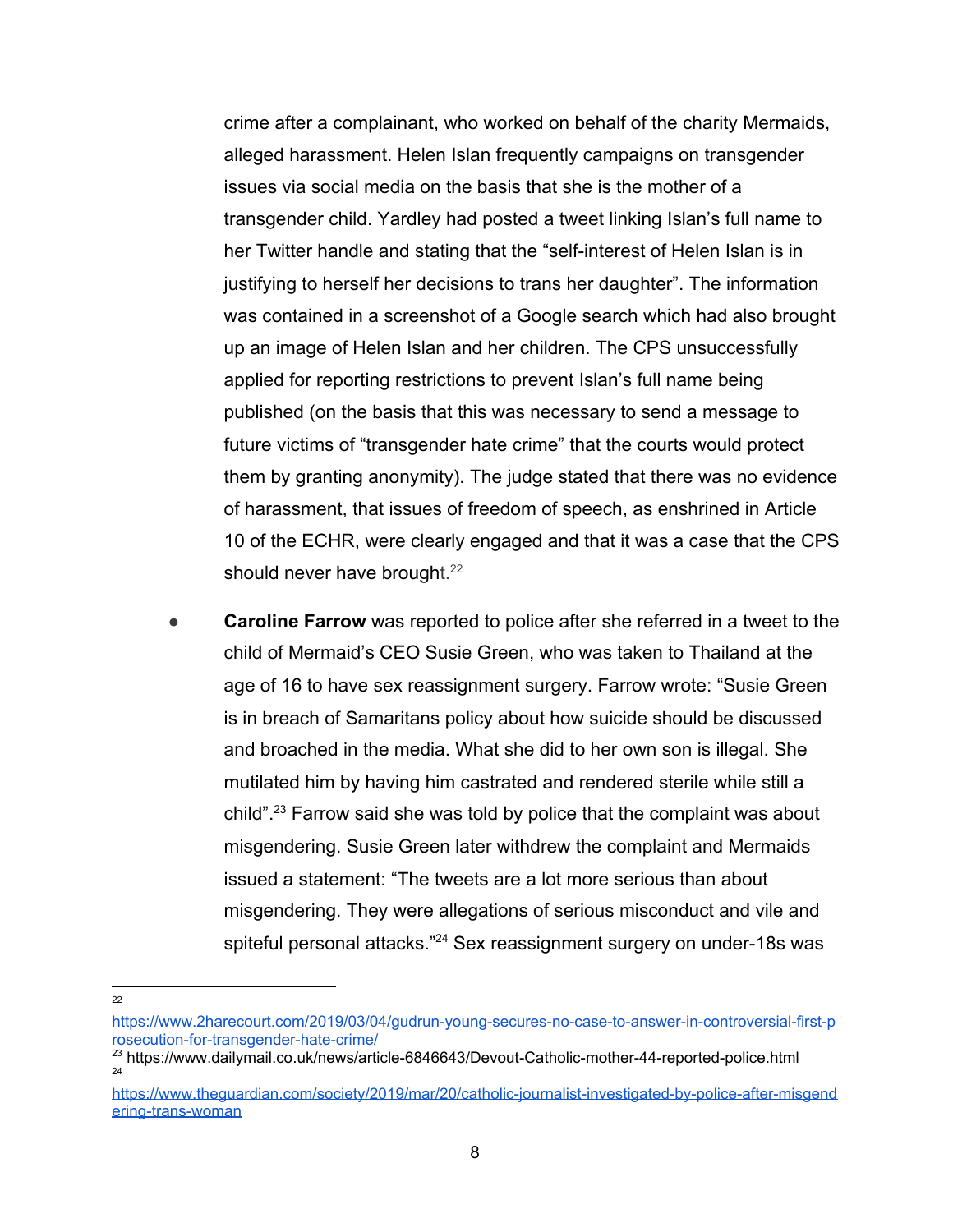already illegal in the UK, and was subsequently made illegal in Thailand.

- **Linda Bellos OBE,** a leading feminist and campaigner for racial equality, was prosecuted for an offence of using threatening, abusive or insulting words or behaviour contrary to section 5 of the Public Order Act 1986. The alleged offence arose out of a public event where Bellos stated that "if any one of those bastards comes anywhere near me I will take my glasses off and clock 'em". She has said she was referring to the attack on Maria MacLachlan at Speakers' Corner. The event was live-streamed on Facebook by Venice Allan. Giuliana Kendal, a trans woman who had watched the live-streaming of the debate, complained to South Yorkshire Police that she found the remarks threatening as a trans woman. South Yorkshire Police launched a full investigation, including interviewing Bellos under caution. In May 2018 the CPS decided there was no realistic prospect of conviction, taking into account the context in which the words were uttered and the fact that Bellos would have a defence of freedom of speech under Article 10 of the ECHR. Kendal then embarked on a private prosecution of both Bellos (under section 5 Public Order Act) and Allen (under section 127 of the Communications Act 2003.) Eventually, in November 2018, the case was dropped after the CPS exercised its statutory powers to take over the prosecution and then discontinued it. $25$ Bellos and Allen had to instruct criminal defence lawyers and attend court on three occasions.
- **Kate Scottow** was prosecuted under s.127 Communications Act 2003 and was found guilty of using a public communications network to "cause annoyance, inconvenience and anxiety". Her crime was to write some tweets referring to a person called Stephanie Hayden. In court it was revealed that Hayden, under previous names, had been before criminal

[https://www.2harecourt.com/2018/11/30/gudrun-young-successfully-defends-leading-feminist-anti-racist-c](https://www.2harecourt.com/2018/11/30/gudrun-young-successfully-defends-leading-feminist-anti-racist-campaigner-linda-bellos-obe/) [ampaigner-linda-bellos-obe/](https://www.2harecourt.com/2018/11/30/gudrun-young-successfully-defends-leading-feminist-anti-racist-campaigner-linda-bellos-obe/)

<sup>25</sup>

[https://www.dailymail.co.uk/news/article-7978797/amp/Mother-two-called-transgender-woman-man-racist](https://www.dailymail.co.uk/news/article-7978797/amp/Mother-two-called-transgender-woman-man-racist-series-offensive-tweets.html)[series-offensive-tweets.html](https://www.dailymail.co.uk/news/article-7978797/amp/Mother-two-called-transgender-woman-man-racist-series-offensive-tweets.html)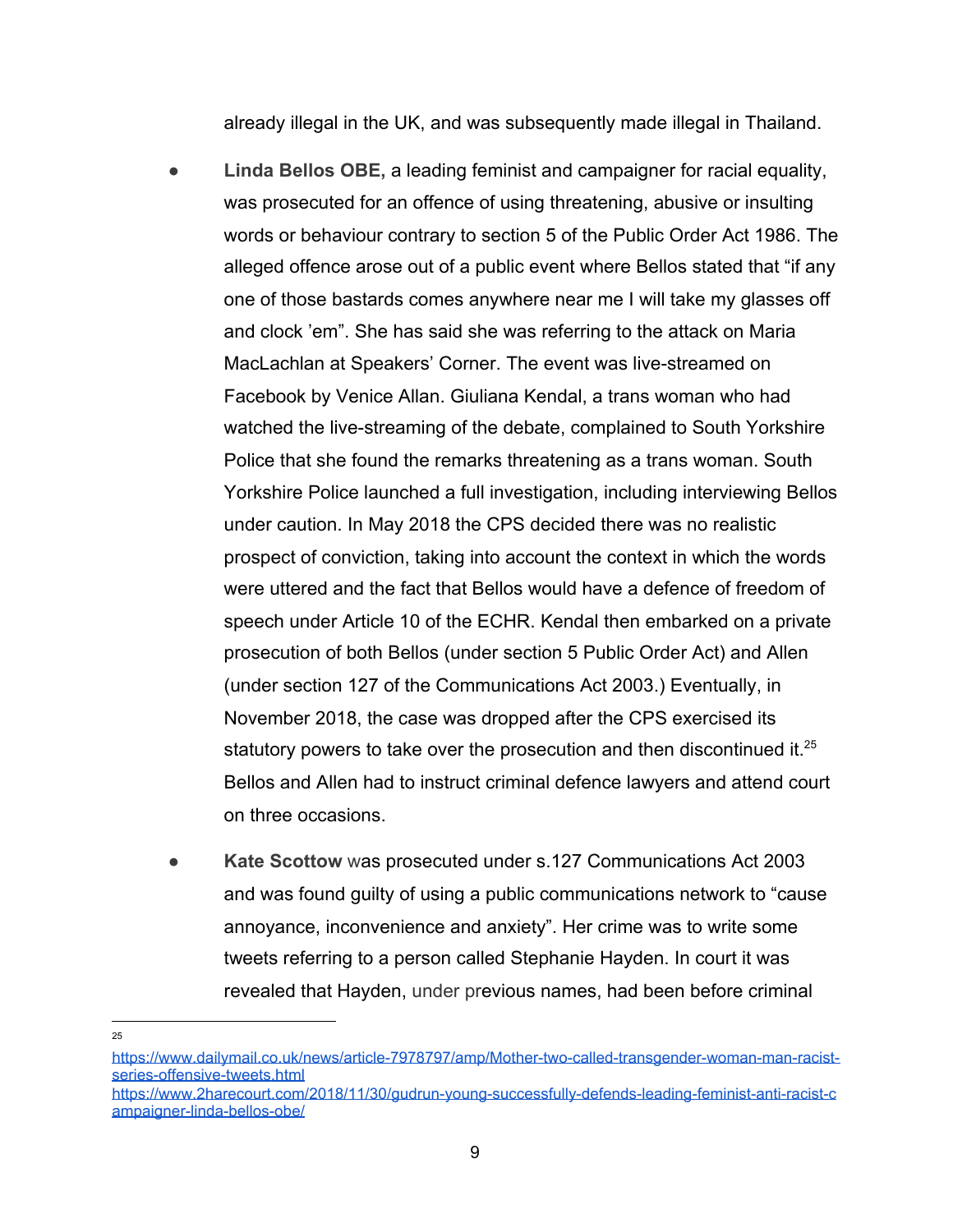courts on 11 occasions for 21 offences and had spent six months in prison for obtaining property by deception. $26$  Hayden had obtained an interim injunction, prohibiting Ms Scottow from publishing "any personal information relating to" Ms Hayden "on any social media platform" in either male or female identity. Ms Scottow's tweets included describing Hayden as "a pig in a wig" and referring to Hayden as "he" or "him". In court the judge told Scottow that "we teach our children to be kind". As Kim Thomas wrote in *The Spectator*:

"Scottow's tweets were, admittedly, uncivil. But nothing she wrote was worse than what can be seen every day on Twitter and other social media platforms, where thousands of cruel insults and threats are regularly posted without any comeback at all. Hayden herself has referred to people as 'nutters' on Twitter. She has also referred to social media site Mumsnet as 'Nuttersnet'... In 2018, Hayden launched civil proceedings against 'Father Ted' writer Graham Linehan for harassment after he allegedly published tweets with her previous male name. The case was later dropped. Scottow was not so lucky. She was arrested and held in a cell for seven hours, and her computer and phone were impounded as evidence for months." <sup>27</sup>

Hayden admitted during the trial to being a serial litigant in the civil courts. "I am litigious, I put my hands up. I use the law if I feel I have to use the law," Hayden told the court. Scottow's conviction was overturned on appeal almost two years after her arrest.<sup>28</sup>

- 18. Although these cases ultimately did not result in criminal convictions, the impact on those arrested and tried for causing offense on Twitter is immense: months and years of anxiety, publicity, costs and harm to their reputation and
- 26

<https://www.spectator.co.uk/article/i-stand-with-kate-scottow>

<sup>&</sup>lt;sup>27</sup> Thomas, Kim (2020) I stand with Kate Scottow

<sup>28</sup> <https://www.judiciary.uk/wp-content/uploads/2020/12/Scottow-v-CPS-judgment-161220.pdf>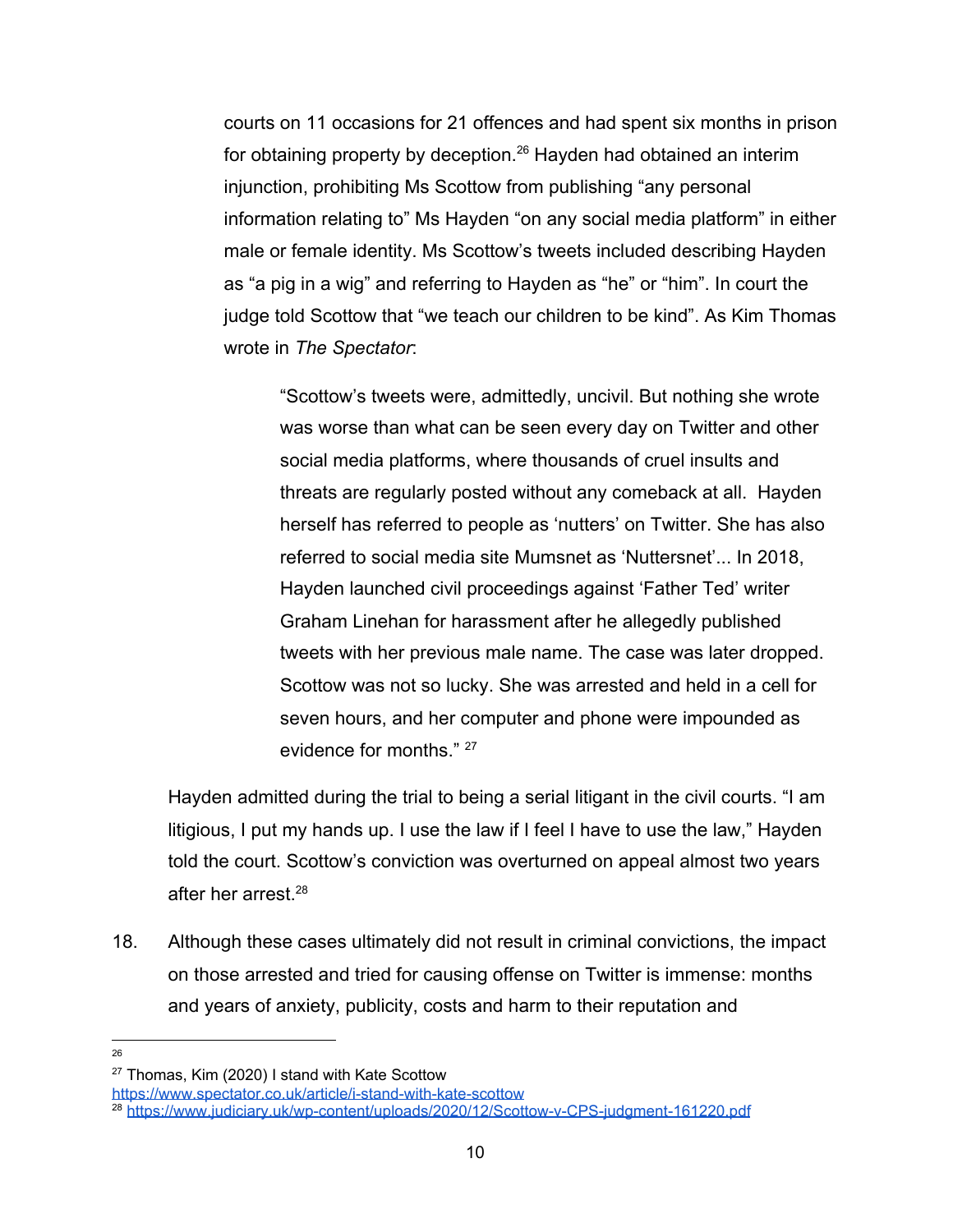employability. The threat of arrest, questioning and prosecution, and the cost and time that it takes to clear your name, and the impact meanwhile on your reputation and employment, can make speaking up in public a dangerous proposition.

19. We are concerned that the Government's upcoming Online Harms Bill, and proposals on Hate Crimes and Online Communications by the Law Commission, would further encourage such investigations and prosecutions, and that the threat of them would also have a chilling effect.

#### **Conclusion**

- 20. As a matter of principle, there should not be less protection for freedom of expression online than face-to-face or in print or broadcast. This should be true both of regulation and criminal offences.
- 21. While the issues of sex and gender are just one area where freedom of expression is under threat, we believe that they are a "canary in the coalmine" for the dangers to free speech from policies for protection against offence. The extent to which it has become dangerous and difficult to state material reality about sex demonstrates that mechanisms protecting freedom of speech and online harms are already out of balance. These same pressures can be used to shut down debate by other political movements and identity groups.
- 22. For individuals, access to social media is increasingly essential for social life, education and economic participation. People should be able to use everyday words for the sexes, including man and woman, male and female, and the pronouns "he" and "she" and other associated terms such as "same sex" and "opposite sex", without fear of losing access to social media, losing their job or being criminalised.
- 23. The ability of motivated activists to weaponise automated complaints moderation in order to shut down or punish a particular group highlights the need for